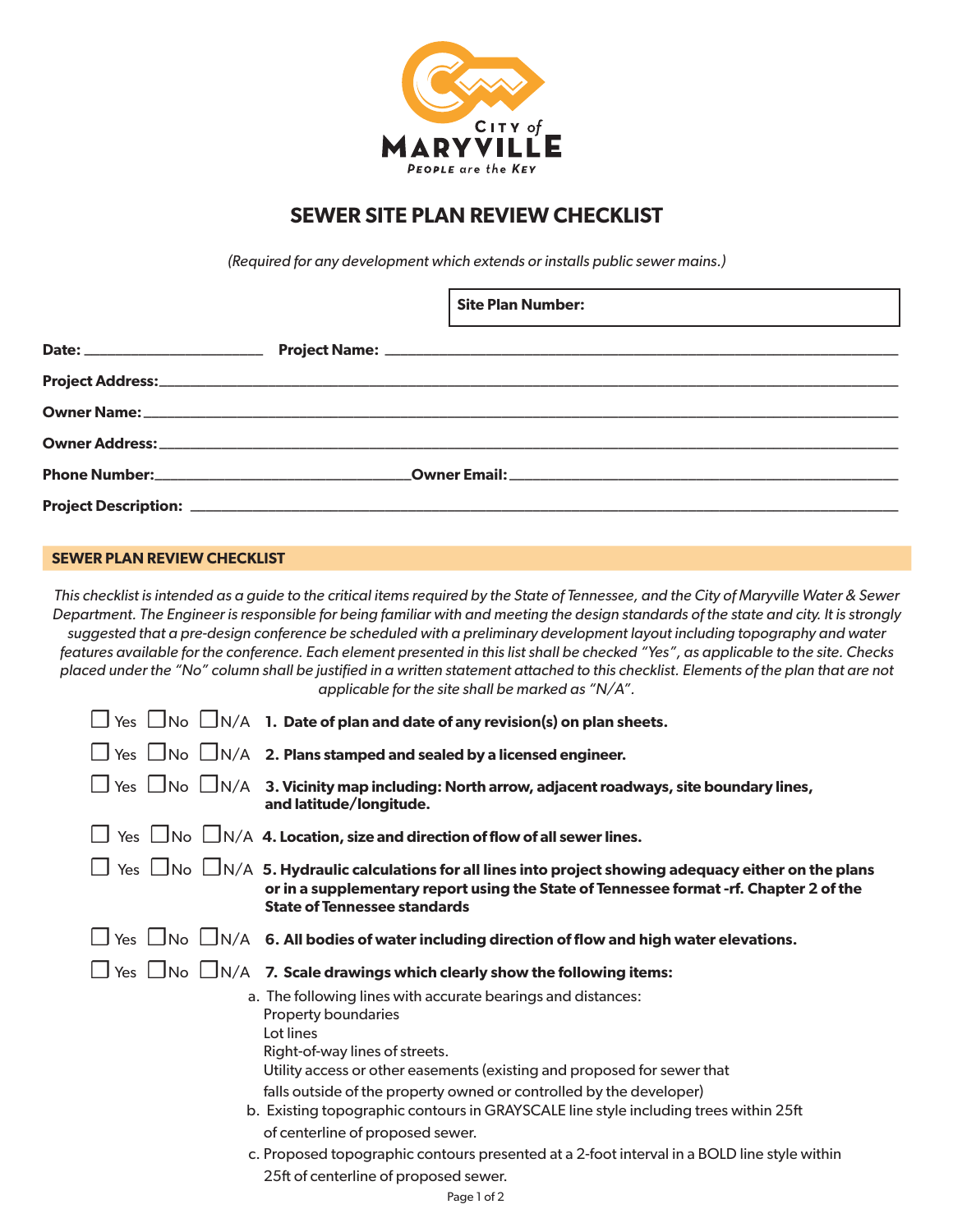

## **SEWER SITE PLAN REVIEW CHECKLIST**

(Page 2 of 3)

| $\Box$ Yes $\Box$ No $\Box$ N/A 8. Maximum allowable plan view scale 1": 50' Vertical scale maximum of 1":10'<br>Use corresponding horizontal scales for plans and profiles.                                                                                                                                                                                          |
|-----------------------------------------------------------------------------------------------------------------------------------------------------------------------------------------------------------------------------------------------------------------------------------------------------------------------------------------------------------------------|
| $\Box$ Yes $\Box$ No $\Box$ N/A 9. Minimum pipe size & slope is 8" pipe at .5% slope.                                                                                                                                                                                                                                                                                 |
| $\Box$ Yes $\Box$ No $\Box$ N/A 10. Locations of streets and sewers.                                                                                                                                                                                                                                                                                                  |
| $\Box$ Yes $\Box$ No $\Box$ N/A $\,$ 11. Sewer details- lines of ground surface, pipe type (material/class), pipe size, manhole<br>stationing, manhole invert elevations, surface elevation at manholes, manhole top<br>elevations, length and slope of sewer between adjacent manholes, manholes labeled on<br>both plan and profile.                                |
| $\Box$ Yes $\Box$ No $\Box$ N/A 12. Manhole distance must be less than 350ft separation.                                                                                                                                                                                                                                                                              |
| $\Box$ Yes $\Box$ No $\Box$ N/A $\,$ 13. Where there is any question of depth; elevation and location of basement floor or other<br>low point source shall be plotted on the profile of the sewer which is to serve the house or<br>source in question.                                                                                                               |
| $\Box$ Yes $\Box$ No $\Box$ N/A 14. Locations of all special features.                                                                                                                                                                                                                                                                                                |
| $\Box$ Yes $\Box$ No $\Box$ N/A $\,$ 15. Location of adjacent streams, and extent of streamside vegetation.                                                                                                                                                                                                                                                           |
| $\Box$ Yes $\Box$ No $\Box$ N/A 16. Detail drawings of special joints, appurtenances, etc.                                                                                                                                                                                                                                                                            |
| $\Box$ Yes $\,\Box$ No $\,\Box$ N/A $\,$ 17. Location and size of services - distance from upstream and downstream manhole<br>and length of 6' lateral, and depth of lateral needed at the end of the lateral to serve the lot.                                                                                                                                       |
| $\Box$ Yes $\Box$ No $\Box$ N/A 18. Inverts for the manholes- inlet inverts and outlet inverts rather than a single manhole<br>centerline invert. (Outlet invert should be .1' lower than invert)                                                                                                                                                                     |
| □ Yes □ No □ N/A 19. Manhole deflection angles.                                                                                                                                                                                                                                                                                                                       |
| $\Box$ Yes $\Box$ No $\Box$ N/A $\,$ 20. 100ft stationing of sewer lines and stationing of all appurtenances on plan and<br>profile view.                                                                                                                                                                                                                             |
| $\Box$ Yes $\Box$ No $\Box$ N/A 21. Plan and profile view shall be on the same sheet and oriented in generally the<br>same direction.                                                                                                                                                                                                                                 |
| $\mid$ Yes $\mid$ No $\mid$ N/A 22. Servicing utility name, address and phone on first sheet of plans. (City of Maryville<br>Water & Sewer Department, 332 Home Avenue, Maryville, TN 37801, (865) 273-3300)                                                                                                                                                          |
| $\Box$ Yes $\Box$ No $\Box$ N/A 23. Developer and property owner name, address and phone on first sheet of plans.                                                                                                                                                                                                                                                     |
| $\Box$ Yes $\Box$ No $\Box$ N/A 24. Engineer name, address and phone on first sheet of the plans.                                                                                                                                                                                                                                                                     |
| $\Box$ Yes $\Box$ No $\Box$ N/A $\,$ 25. Note: All construction is to be in accordance with the Water & Sewer Department<br>Rules, Regulations, Rates, and Policies. (Note if the standard details are included as part<br>of the plan, this note is already on the City of Maryville Standard Detail Sheet, and does<br>not need to be included on any other sheets) |